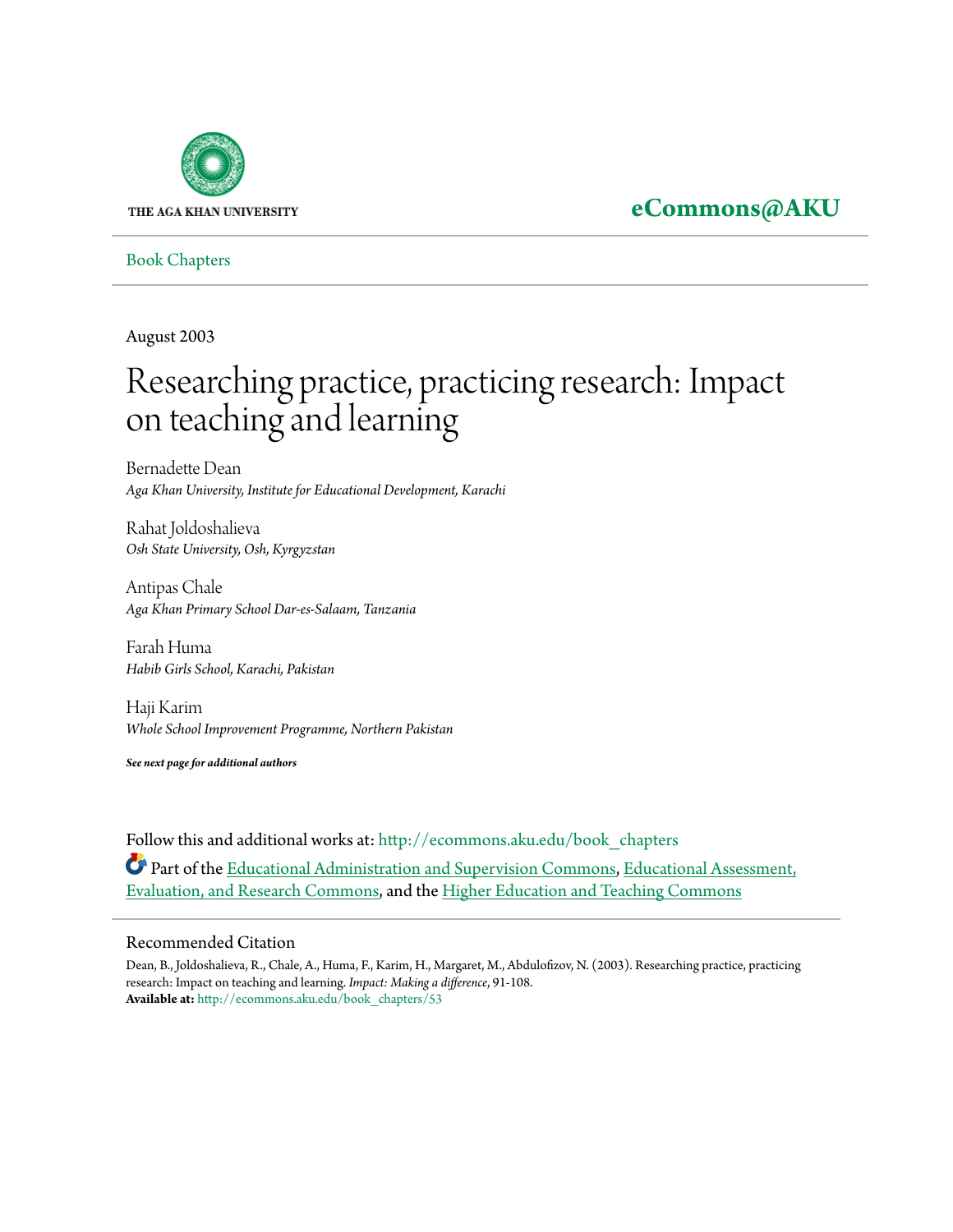#### **Authors**

Bernadette Dean, Rahat Joldoshalieva, Antipas Chale, Farah Huma, Haji Karim, Mukobe Margaret, and Nakhat Abdulofizov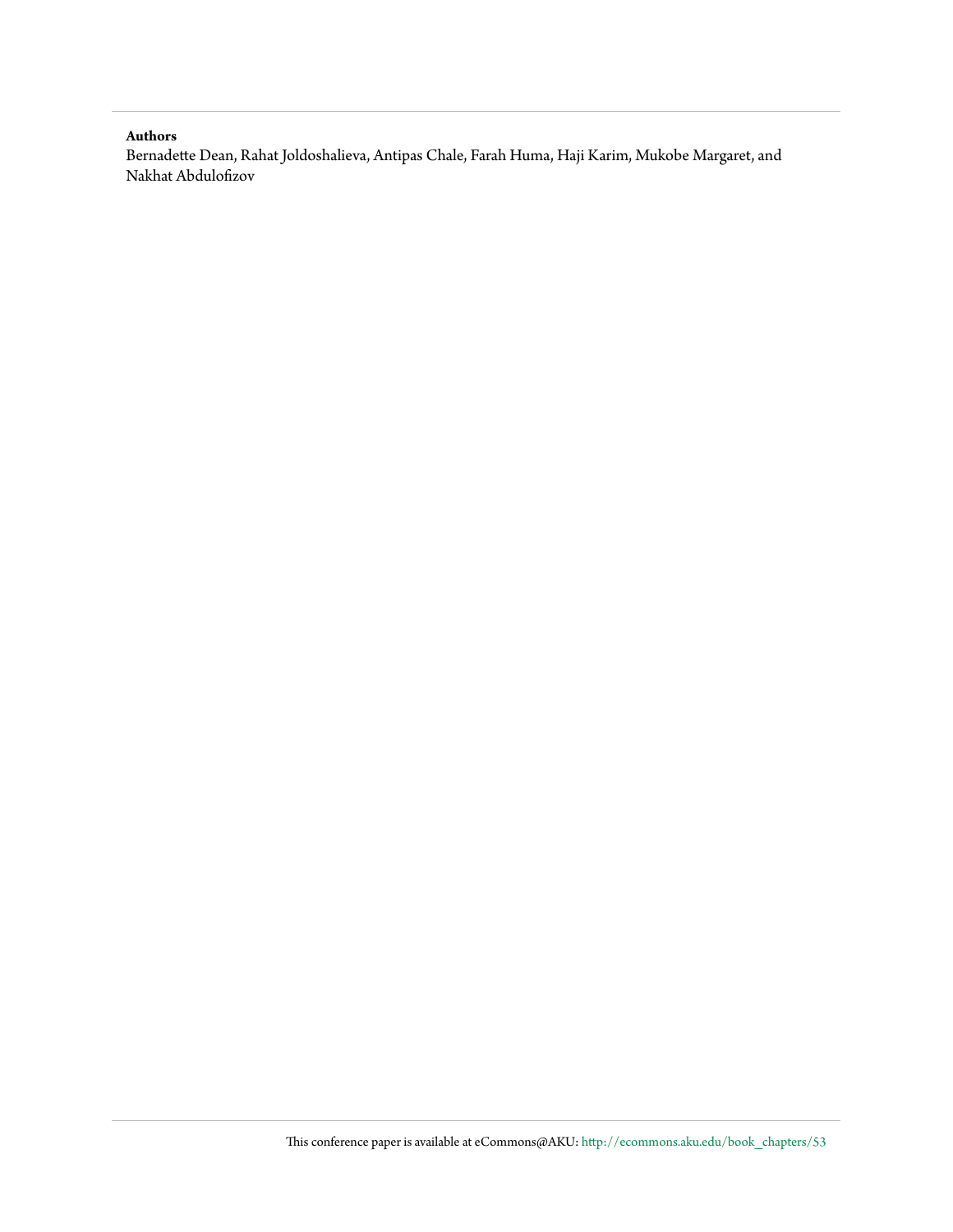#### **RESEARCHING PRACTICE, PRACTICING RESEARCH: IMPACT ON TEACHING AND LEARNING**

Bernadette Dean, AKU-IED, Karachi, Pakistan, Rahat Joldoshalieva, Osh State University, Osh, Kyrgyzstan, Antipas Chale, Aga Khan Primary School Dar-es-Salaam, Tanzania, Farah Huma, Habib Girls School, Karachi, Pakistan, Haji Karim, Whole School Improvement Programme, Northern Pakistan, Mukobe Margaret, Aga Khan School Kampala, Uganda, & Nakhat Abdulofizov, AKES, Tajikistan

#### Abstract

An action research study aimed at finding out the potential of the instructional strategies (whole class discussion, cooperative learning and inquiry) taught at AKU-IED on student learning is being carried out in three phases in five developing countries served by AKU-IED.

The seminar presentation will focus on learnings from the first phase of the research. It will focus specifically on identifying the possibilities and challenges PDTs face in preparing teachers to involve the whole class in discussions and in the teachers using it in their classrooms. It will also focus on the nature of discussions in the classrooms in different contexts and the resultant impact on students' learning.

#### **Introduction**

To improve the quality of education in developing countries, AKU-IED developed a model of school improvement through in-service teacher education. In the Masters program, teachers are educated to become exemplary teachers, teacher educators and researchers. Ten years down the road, a key question is: what is the impact of the teacher education program on teachers and students. One way of finding out is through classroombased action research studies, in which teachers use a particular teaching strategy taught to them by a Professional Development Teacher (PDT, a graduate of AKU-IED) and note the benefits that accrue to students (Anderson, 2001). Such studies would indicate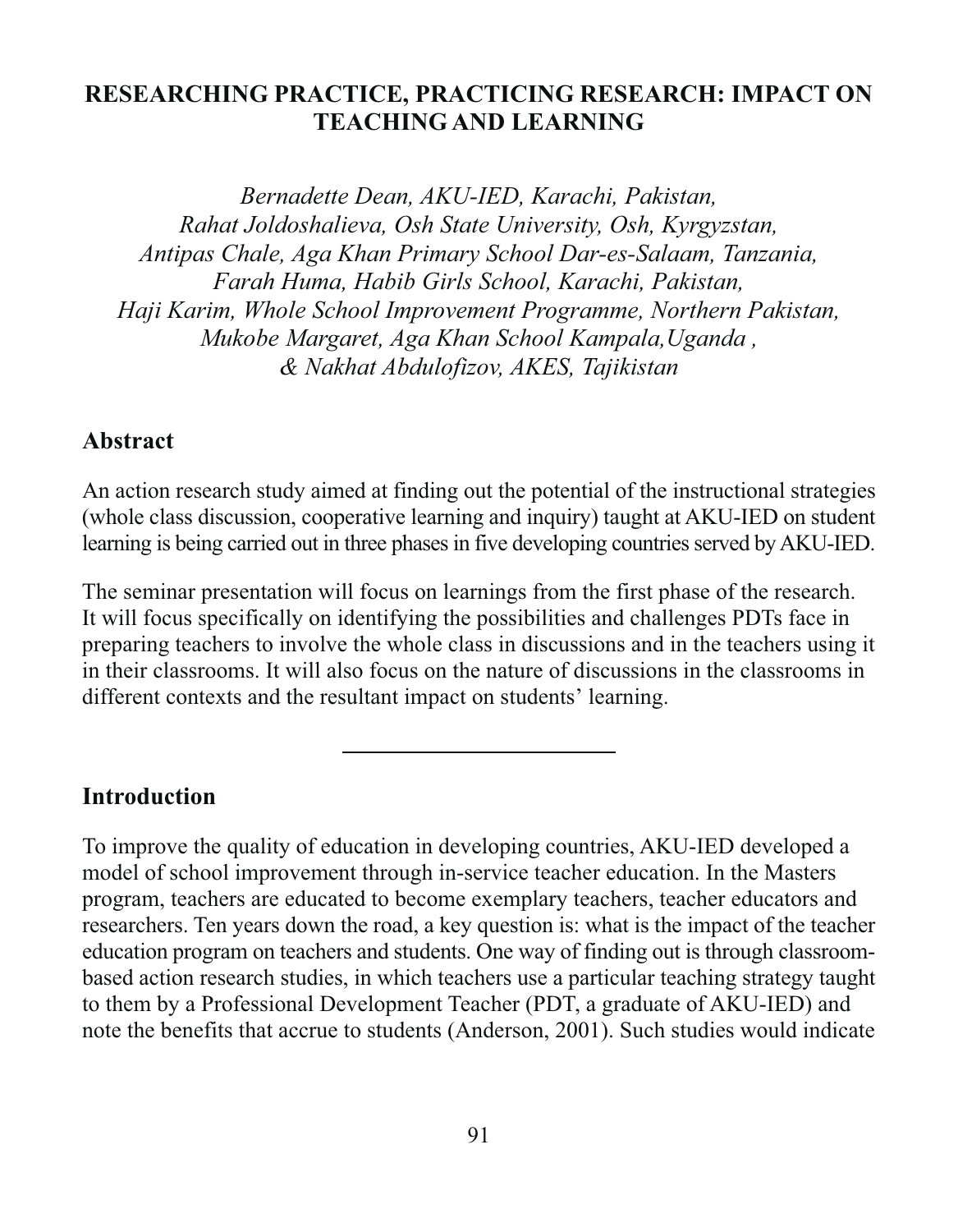the potential of the strategies taught at AKU-IED for achieving its goals.

As the MEd class of 2002 was completing their studies I suggested to a group of students representing different geographical contexts the possibility of engaging in classroombased action research. The aim was to investigate the benefits that accrue to their students' learnings, that accrue to teachers and PDTs, and the possibilities and challenges faced in educating teachers in the use of discussion and action research to continue improving their use of the strategy.

## **Review of the literature**

Educators often view learning from two perspectives, either as a product or as a process. In product-oriented classrooms emphasis is on "what" is learned. The learning usually comprises factual information and description of events. In process-oriented classrooms the emphasis is on "how" information is acquired, that is, the focus is on the processes of learning. Research in most developing countries indicates that teaching is productoriented (Warwick and Reimers, 1995). Teaching is most often the transmission of textbook knowledge from teacher to the students through lectures and teacher directed question and answer sessions. Students are expected to rote memorize the information and regurgitate it in exams. Successful regurgitation of information presented is accepted as evidence of learning. Teaching and learning of this kind while producing "the best" parrots" (Hoodbhoy, 1998) fails to prepare students with the knowledge, skills and attitudes required for personal success and the development of society. In process-oriented classrooms the teachers guide student learning. Students actively participate in investigating problems and discovering information in relation to their questions. The focus on product needed to be balanced with process.

Recognizing the above one of the objectives of AKU-IED's in-service teacher education programs has been to facilitate the development of teachers' pedagogical content knowledge through enhancing teachers' content knowledge and instructional repertoire with process-focused strategies, such as, cooperative learning, inquiry, discussion, to enable them to improve the quality of teaching and facilitate students' acquisition and application of knowledge, skills and attitudes in different situations. In addition, AKU-IED has encouraged the development of the skills of action research so as to enable teachers to continue improving their practice.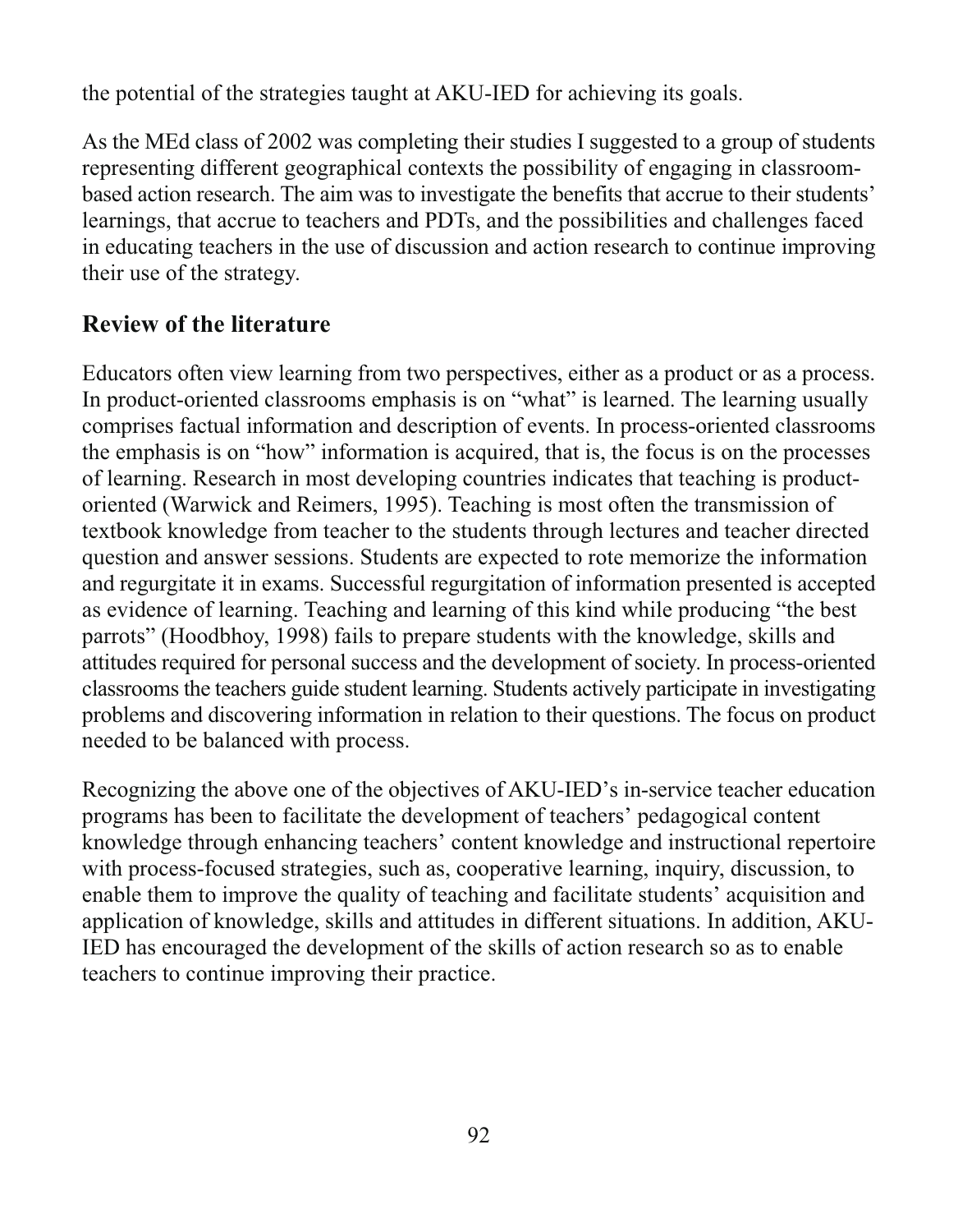#### **Action research (AR)**

According to Kemmis and McTaggart (1988), "Action research is a form of collective self-reflective enquiry undertaken by participants in social situations in order to improve the rationality and justice of their own social or educational practices, as well as their understanding of these practices and the situations in which these practices are carried out". Elliot (1991) defines action research as, "the study of a social situation with a view to improving the quality of action within it". Somekh (1995) cited by Descombe (1998) states that "Action research rejects the concept of a two-stage process in which research is carried out first by researchers and then in a separate second stage the knowledge generated from the research is applied by practitioners. Instead, the two processes of research and action are integrated" (p. 58). From the above it is evident that action research can be described as a process, which pursues action (or change) and research (or understanding) at the same time (Dick, 1993). In most forms action research does this by using a cyclic or spiral process that alternates between action and reflection, which allows one to be responsive to the situation as well as rigorous, thus meeting both action and research requirements. Alternating between action and reflection allows one to continually refine methods, data and interpretation in the light of understanding developed in earlier cycles. In most of its forms it is participative and qualitative (Dick, 1993).

## **Discussion (DS)**

Discussion is a form of group interaction, in which people seek to address a question or issue of common concern to them, with the intention of understanding, appreciating or contributing towards its resolution (Dillon, 1994). Aggarwal (2001) describes discussion "as a thoughtful consideration of the relationship involved in a topic or problem under study. It is concerned with the analysis, comparison, evaluation and conclusion of these relationships" (p. 107). A review of empirical research on discussion (Gall & Gall, 1976; 1990) found that five types of learning outcomes accrue from the use of discussion. These are mastery of the subject matter discussed, problem solving ability, moral development, attitude change, and communication skills. Dillon (1994) notes that discussion as a strategy is usually avoided because discussion does not come naturally but has to be learned, there is a lack of experience of teachers in conducting discussions and there are hindering systemic conditions in school and society. Farooq (1993), describing the difficulties from a developing country perspective, notes that discussion is not usually used in daily practice because teachers believe it can only be applied in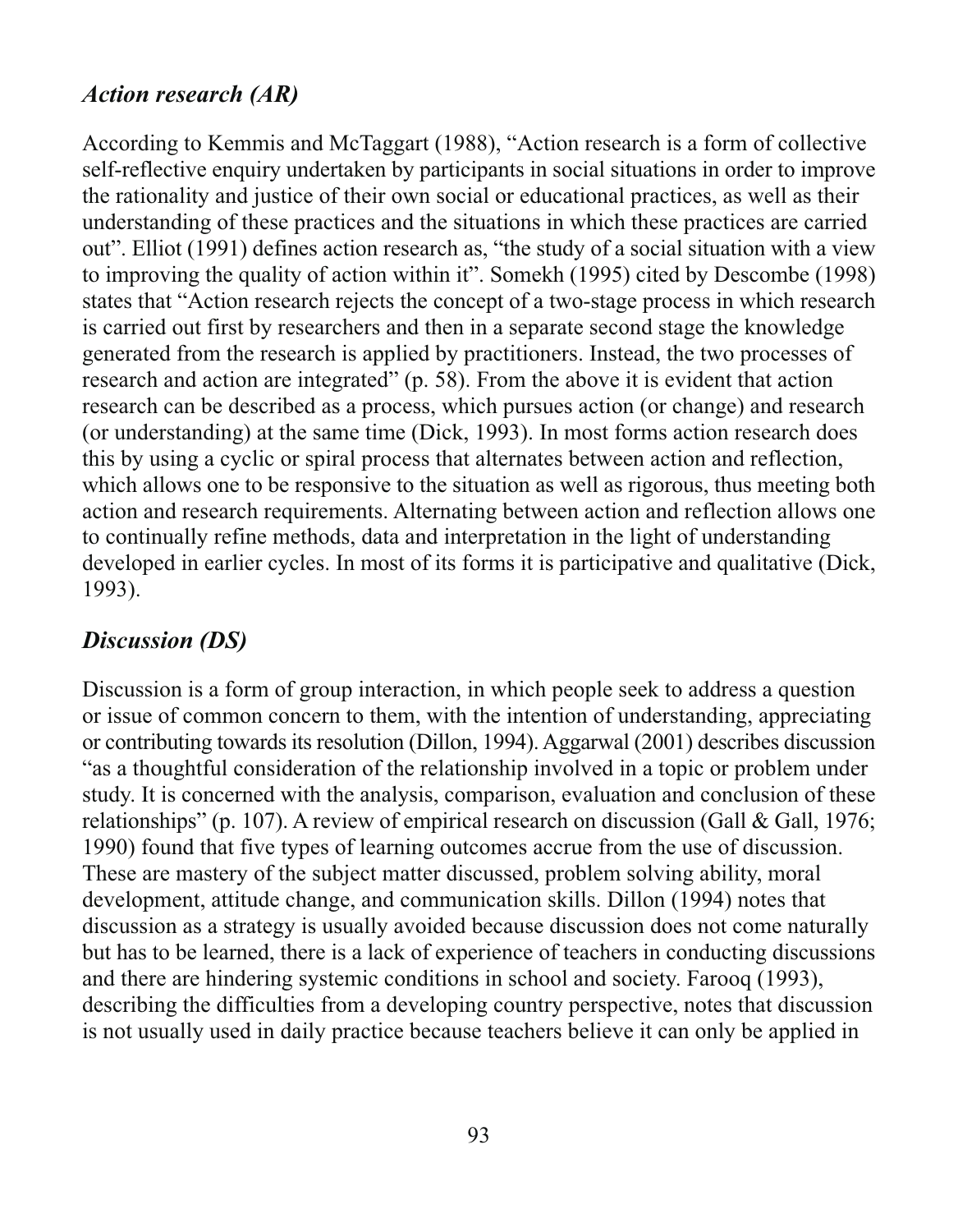small groups, used for particular topics and is time consuming. He too notes that trained teachers are required to conduct it successfully.

# **Research design and methodology**

The research design used is that of action research. And action research was chosen for a number of reasons. First, there is evidence that many practitioners (doctors, teachers, psychologists) do very little research (Barlow, Hayes and Nelson, 1984; Martin, 1989 cited in Dick, 1993). There is also evidence that practitioners learn more if they subject their practice to deliberate and conscious reflection (Schon 1983, 1987). Second, action research is usually participatory. There is evidence that more and better learning accrues from working with others; that a partnership in which one works together with colleagues is more ethically satisfying and may be more occupationally relevant (Dick, 1993). Third, the PDTs who will be leading this research were introduced to the methodology of action research and some have used this methodology for their dissertations. In addition to this, they have first hand knowledge of the possibilities and challenges of undertaking action research. They have also been exposed to and practiced the strategy of discussion during their MEd Course.

The action research in this study is being conducted at three levels all of which proceed simultaneously. The focus of and outcomes expected at each level are presented below. For the purpose of this paper the action and outcomes at level 2 and 3 are described.

| <b>LEVEL</b>   | <b>WHO</b>      | <b>ACTIONS</b>                                                                                                                                                     | <b>OUTCOMES</b>                                                                                                                                                                       |
|----------------|-----------------|--------------------------------------------------------------------------------------------------------------------------------------------------------------------|---------------------------------------------------------------------------------------------------------------------------------------------------------------------------------------|
|                | Faculty         | Develop understanding of action<br>research and the instructional<br>strategies.<br>Facilitate research through support<br>and challenge.<br>Document the process. | Challenges and possibilities of action<br>research for the teacher educator.<br>Nature of impact at all levels.                                                                       |
| $\overline{2}$ | <b>PDT</b>      | Teach action research and<br>Peer-coach teacher; facilitate<br>critico-creative reflection.<br>Document the process.                                               | Possibilities of using action research for<br>teacher education in their context.<br>Changes in self, others and context.<br>Nature of discussion.                                    |
| 3              | <b>Teachers</b> | Learn action research and use<br>action research to facilitate use of<br>discussion.<br>Document the process.                                                      | Possibilities and challenges in using<br>action research and strategies in their<br>classroom.<br>Benefits that accrue to students in terms<br>of knowledge, skills and dispositions. |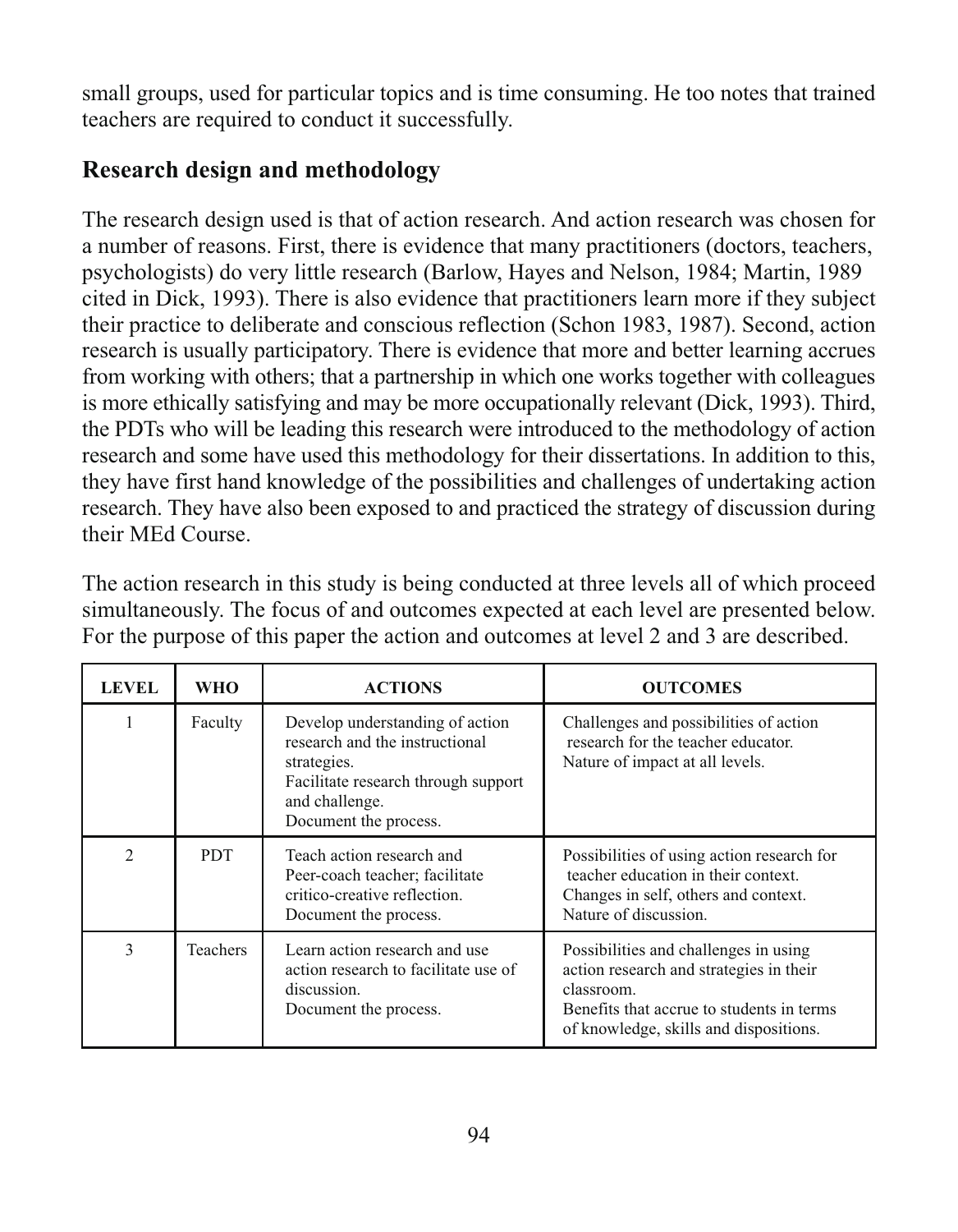# **Research question**

The main research question was: What benefits accrue to students from teachers using discussion as an instructional strategy taught to them by the PDTs?

There were a number of subsidiary questions, the questions this paper will focus on are:

- 1. What possibilities and challenges do the contextual conditions pose to the learning and implementation of these strategies?
- 2. What learnings accrued to PDTs, teachers and students from the use of action research to facilitate the discussion in their classrooms?

We decided to co-write the research proposal and to develop a common understanding of Action Research and the Instructional Strategy to be taught. For a week, each day we spent 2-3 hours developing the common understanding through presentations, discussion of ideas and concerns and identifying relevant literature that PDTs could take with them. Two members of the group facilitated each session.

Each PDT, on return to their context met with their heads, discussed the research proposal and got their consent. PDTs invited teachers to participate in the research. They engaged in a reconnaissance of themselves, the teachers and the context. Each then developed teachers' understanding of action research and the instructional strategy to enable teachers to use action research to improve use of the strategy in their classroom. The first instructional strategy, PDTs decided to use, was discussion. The rationale being that teachers already use some form of discussion and therefore they would be starting from where teachers are at. The PDTs supported and challenged the teachers through the stages of planning, teaching and reflection as they used the instructional strategy in their classrooms.

# **Research sites and participants**

The research was conducted in six sites in five countries -- Kyrgyzstan, Pakistan (Karachi and the Northern areas), Tajikistan, Tanzania and Uganda. A brief description of each site follows: Rahat Joldoshalieva worked in the Department of World Languages at Osh State University, Kyrgyzstan with four pre-service English language teachers. Antipas Chale worked in the Aga Khan Primary School in Dar-e-Salaam, Tanzania with two mathematics teachers. Unlike other sites this school was a resource rich school and Chale had an administrative position, which provided greater potential for change. Farah Huma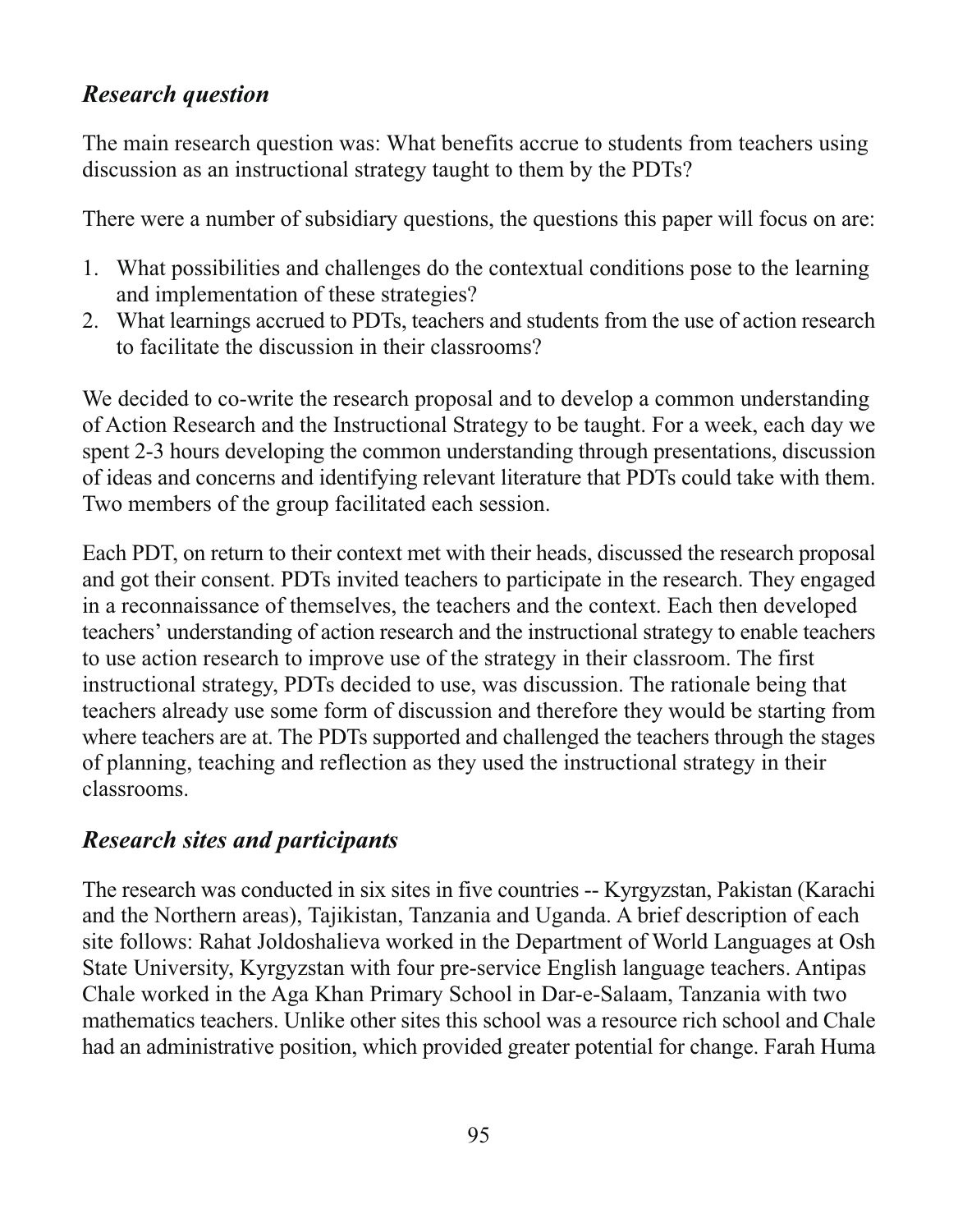worked in Habib Girls School, Karachi, Pakistan with an English and mathematics teacher in the secondary section of the school. Besides engaging in teacher education she was involved in classroom teaching herself. Haji Karim worked in a school in the rural areas of Northern Pakistan, which is part of a Whole School Improvement Programme (WSIP). Teachers had some understanding of action research and were very enthusiastic about the opportunity to participate in the study. Nakhat Abdulofizov worked in the Aga Khan Lycee, which is the only private English medium school in Khorog, Tajikistan. Unlike the others his sole responsibility was facilitating teacher education at the school. This involved administrative responsibilities and continuing professional development opportunities for himself as well. Mukobe Margaret teaches at the Aga Khan School in Kampala, Uganda. She started the study with the instructional strategy of inquiry. Her work around action research has been included in this paper.

#### Action research process - reconnaissance

To understand the research context, the research participants and the nature of teaching and learning PDTs engaged in reconnaissance. They gathered data through the use of semi-structured interviews and classroom observations. Besides the interviews and lesson observations, informal talks also provided data for the study. The findings from the reconnaissance regarding the contexts, the PDTs, the teachers and the students are given helow.

#### **The school context**

In most schools, there was an awareness that quality of teaching was generally poor, therefore, they offered in-service teacher education. In-service teacher education usually consists of workshops conducted on Saturdays. These workshops were conducted primarily by foreign experts but, to difficult degrees, are now being led by PDTs. Processes like action research or coaching which are ongoing are not well understood nor supported. The exception was the Northern Areas (NA) of Pakistan where the school is part of the WSIP. When PDTs were given permission to conduct the action research, the permission did not entail providing the conditions necessary for the conduct of the research, that is, provision equipment (cassette recorders, transcribers) or time for training (planning, observation and critico-creative reflection) for both PDTs and teachers. Lack of reading material for professional development in general and on action research and subjectspecific literature on discussion was greatly felt.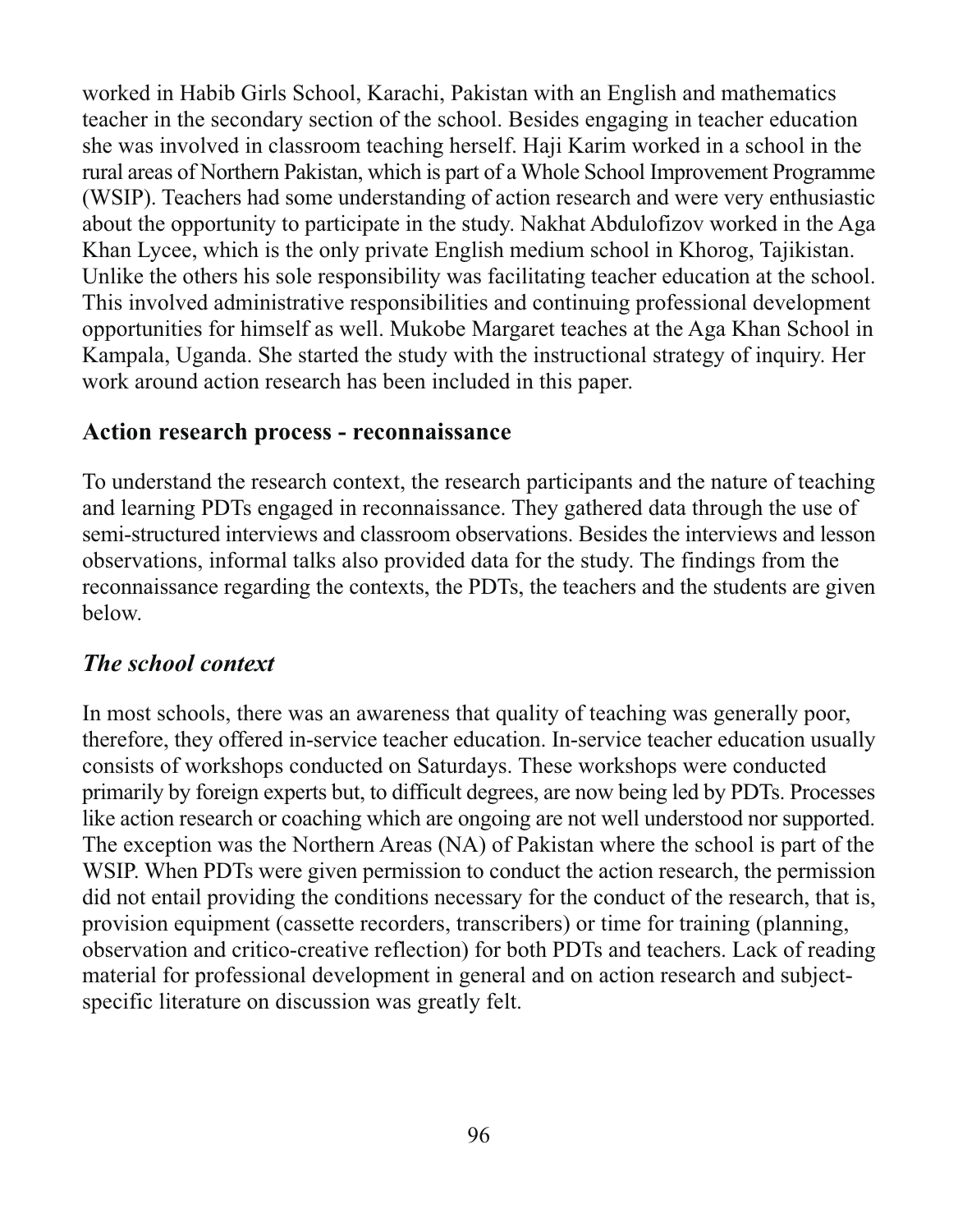# The teachers

With the exception of the NAs and Tajikistan, where teachers had had the opportunity to be involved in school improvement programs, the teachers did not know about action research. In Kyrgyzstan research was perceived to be theoretical and experimental "done" in laboratories or in libraries". Teachers questioned, "How can you do it yourself in the classroom?" Some teachers were aware of and engaged in reflective practice but their reflections were descriptive. For most teachers discussion was teacher-questions and student-answers

# The teaching-learning context

Observations showed students sitting in rows facing the teacher and the board. In all school contexts lectures was the dominant teaching methodology. When they were more actively engaged it was usually in answering teachers' questions in single words or phrases. Moreover, responding to questions seemed to be responsibility of the same few students all the time. Students passively absorbed knowledge provided by the teacher. In mathematics classrooms Chale and Haji Karim observed that teachers mostly solved mathematical problems on the board and the students recorded them accordingly. In the context of the NAs the secondary school students felt shy to discuss in the class and thus they resisted talking.

# **PDTs**

As PDTs initiating the study we also reflected on ourselves. We wondered, "Is my knowledge and practice of action research and discussion sufficient to work with teachers?", "Will I be able to support the teachers accordingly?" Furthermore, Haji Karim was sent to a new school. He wondered, "Do I know the context well enough to start making changes?" Most of us on returning to our contexts were told our responsibility was teacher professional development, however, we were soon seen as "a man/woman for all seasons".

## Reconnaissance-based action plan

These findings indicated the need to develop teachers' understanding about discussion and action research. The PDTs planned to begin by teaching action research and discussion, then support teachers practice in their classrooms and to gradually encourage teachers to work independently.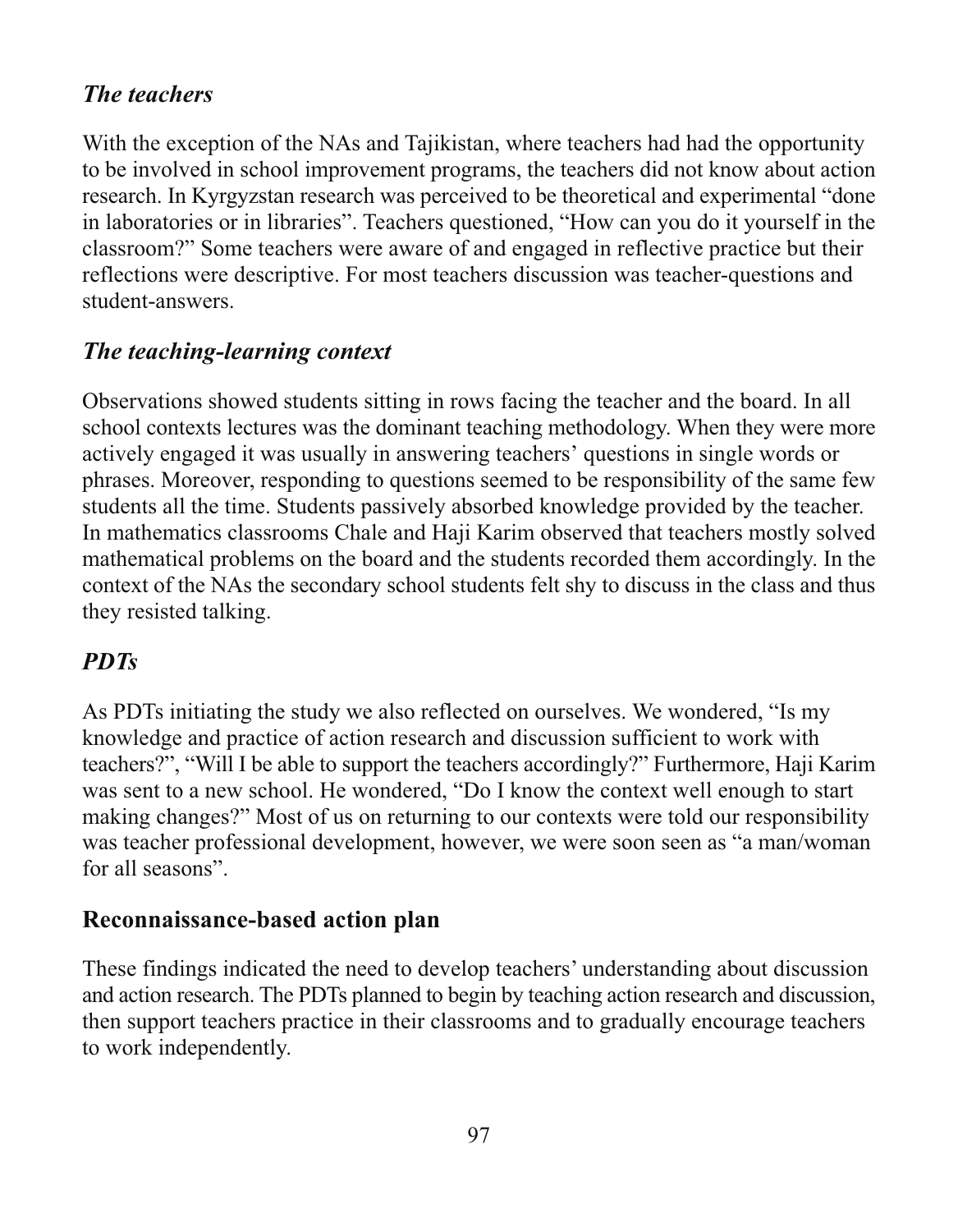# Cycle 1: Developing teachers' understanding about AR and DS

As planned, PDTs started developing teachers' understanding of AR while Rahat focused on discussion. All of us, except Rahat, shared reading material on AR with the teachers. However, this idea was challenged when teachers either did not read the article because of their workload or found the reading was too difficult to understand.

In most cases the main focus of the training was on the approach of AR, that is, the cyclic moments of AR and data-gathering techniques. In the case of Rahat it started with a concern emerging from practice. Discussion was used in the class and the teacher was helped to identify a concern from practice through reflection. Group discussion helped to identify ways to address it. This deliberation informed future classroom practice.

Four PDTs, Farah, Karim, Chale and Nakhat, after giving a "small dose" of action research, started to develop teachers' understanding about discussion. They started with group reading of the articles about discussion. The content of the articles focused on the discussion process, organizational arrangement, teachers' role, benefits of the discussion and so on. Teachers and PDTs raised questions and discussed. Rationale, for these sessions, was to introduce teachers to the theory of discussion through using the strategy of discussion and build a common conceptual understanding of discussion.

# Cycle 2: PDT-supported practice

Putting theories, into practice was carried out differently across the contexts. For instance, in the case of Nakhat and Karim the planning stages were done collaboratively between the PDTs and the teachers. In both the cases, they co-planned with the teachers. The reasons for co-planning were to meet the teachers' requests and to increase their confidence. The teachers then taught the lesson. Dissatisfaction with the lesson resulted in the request for, Nakhat, to co-teach one of the teachers, and Karim, to demonstrate using a discussion lesson in the teachers own classrooms. After some practice, Farah also had to do a demonstration lesson as the teachers saw the necessity of it.

In the case of Rahat, Farah and Chale, teachers planned themselves. They discussed the plans with the teachers before they taught the lesson in their classrooms. During the teaching process, PDTs observed the lessons. In the case of Rahat and Nakhat they were accompanied by at least one teacher at the early stages of the teaching practices. On completing a lesson, rather than engaging in self-reflection, teachers expected feedback as was given by their supervisors, which were mainly condemnatory and focused on the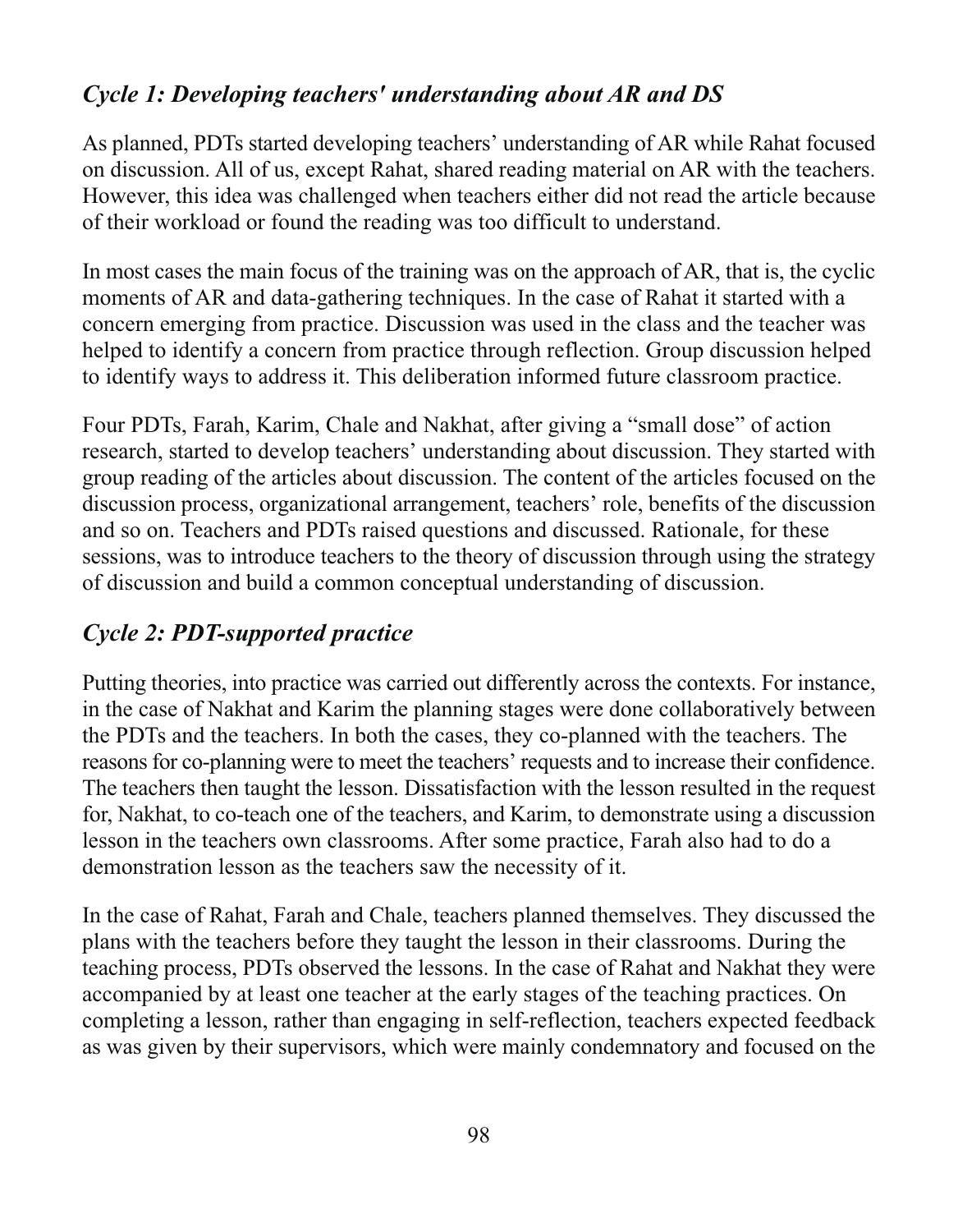teachers' mistakes

In all the cases, after a number of practice sessions, discussions between the PDTs and teachers were conducted to discuss and address issues that had arisen during practice. Apart from immediate self-reflection and discussions, the writing of reflective journals was another source of information to track teachers' activities in and outside the classrooms. PDTs encouraged teachers to reflect on data from the observations to identify areas of growth and requiring growth. With the exception of the teachers Rahat worked with, all the teachers had engaged in writing reflections. Their reflections, however were very descriptive, non analytical and referred only to self-positive feedback. Teachers were guided through the process of reflecting by asking questions and discussing their reflections as they were sharing them with PDTs.

# Cycle 3: Independent practice of teachers

Later on, in almost all the cases, teachers were encouraged to move to working independently. For instance, Rahat moved her teachers to independent practice with another teacher taking Rahat's place as critical friend.

# **Discussion on findings**

Below we discuss the learnings that accrued from the study for the PDTs, teachers and students, from practicing action research to improve practice of discussion in classrooms in developing countries.

# **PDTs' learning**

Doing action research results in self-improvement and understanding of one's own practice. In this action research process, PDTs gained different learning experiences related to teacher education, action research, and discussion. In addition, PDTs acquired some skills of educating teachers and improving their own understanding and actions. Below we discuss PDTs' learning.

# Data-based reflection changes practice but is a gradual process

All PDTs realized that teachers took considerable time to change their practice of discussion in their classrooms. We share one Kyrgyz teacher's case, to represent the process of change in teachers' beliefs and practices through databased reflection. Initially,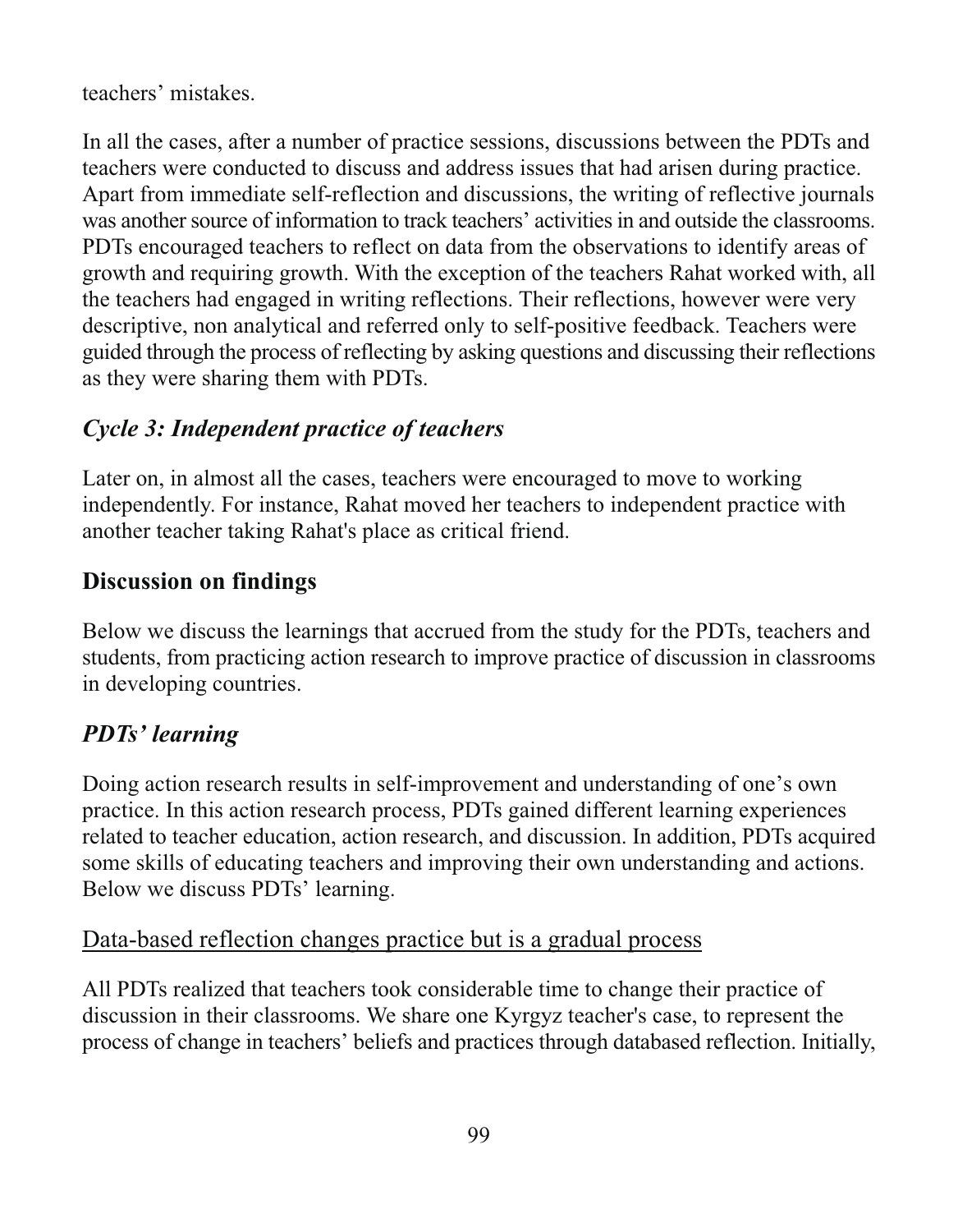the discussion ended up either in reverting to previous practice: teacher questions and students' answers, or in a debate between two groups. She reflected, "Today's discussion became a 'battle' between two groups. One group preferred marriage by love, while others chose marriage by convenience". The teacher realized that debate resulted from her favoring one group 'marriage by convenience' than paying equal attention to all ideas emerging. The teacher had also seen her role as a guide and recognized that her talking too much during the discussions left few opportunities for students to participate and so did not allow other ideas and opinions about the issues to be discussed. After efforts to change, she reflected, "In this discussion class, I tried to speak less than my students, though it was difficult for me not to participate". After some time, this teacher emphasized, "Today in discussion, I sat among the students and only answered when I was questioned. Previously I found it difficult to let students lead the discussion, now I have learned to sit among them and observe their discussion". From a case like this reflected in almost all contexts, PDTs learnt that this process of teachers' own identification of issues and changing them takes time.

In addition to this, PDTs learnt that a common understanding of discussion strategy does not mean common practice. From observations and discussions PDTs learnt that discussion looked different in different classroom. A PDT, seeing a teacher begin a discussion class with reading, wondered what was happening and wanted to intervene. She soon realized the teacher had used the prescribed reading to facilitate discussion on the issues addressed therein. PDTs saw the uniqueness of discussion in every teacher's use of discussion brought about by differences in subject matter, teachers, schools and wider contexts. So, 'discussion' became 'discussions'. In this case, action research facilitated creative use of the strategy by implementing teachers.

#### Action research requires development of skills

PDTs learnt that doing action research for teachers requires several skills and a great deal of practice on them. PDTs, after developing teachers understanding of the process of action research, expected teachers to be able to do action research. However, they found that doing action research requires the development of several skills, such as identifying an area of concern or problem, formulating a question, nonjudgmental observation using data collection tools, reflecting on actions, analyzing data and so on. PDTs are now convinced that each skill has to be taught and practiced by teachers several times. Therefore, PDTs need to support teachers through a number of cycles before they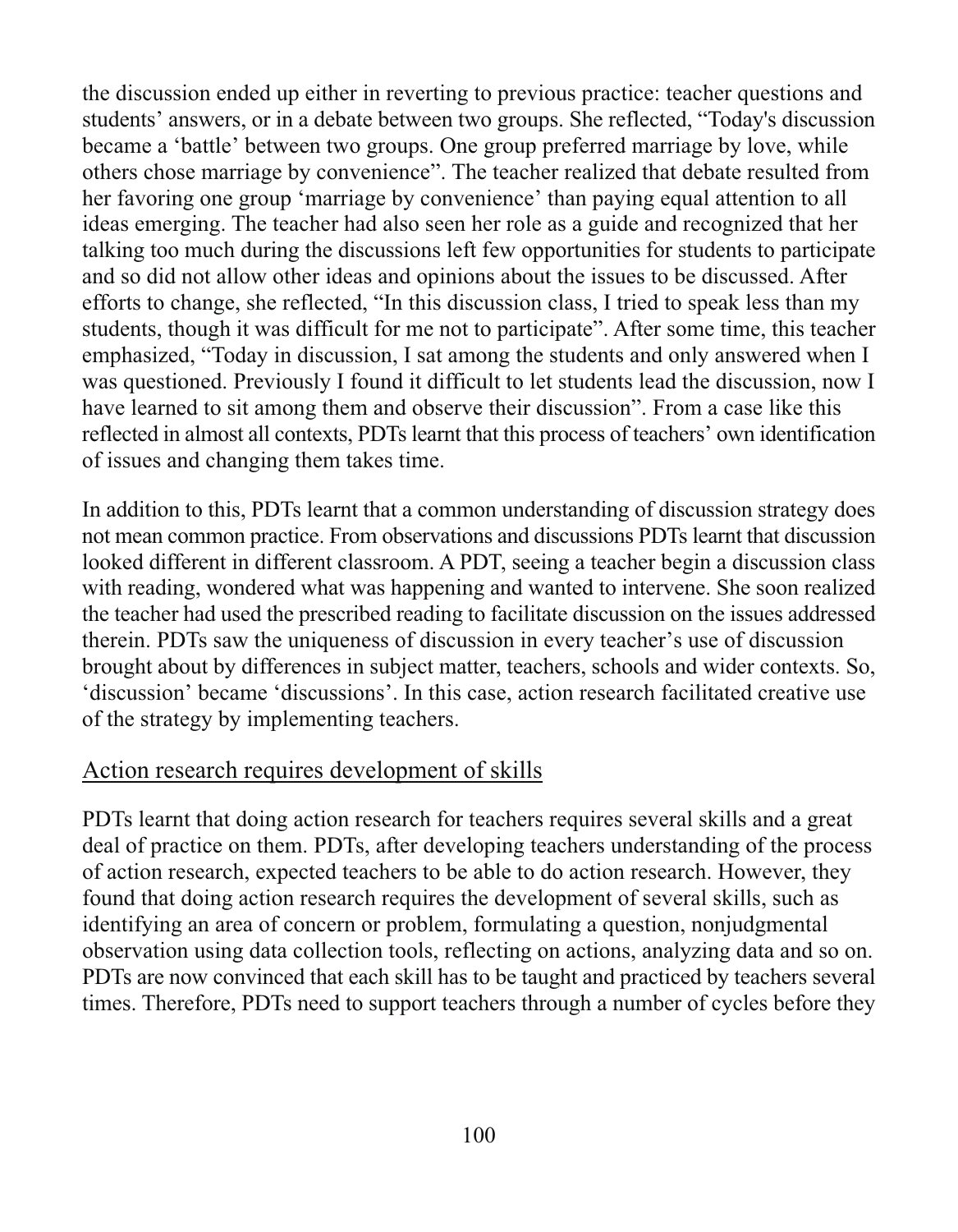can expect teacher to work independently. PDTs were impatient with the slow process of teachers' developing skills to do action research given the timetable set for the study.

## "Seeing" facilitates "doing"

PDTs learnt that teachers need to 'see' in order to 'do'. Some teachers found it difficult to change their practice of discussion simply on reading and discussing how to do discussion differently. Teachers initially asked, "How will we use it in class?" PDTs were reluctant to demonstrate, as they did not want teachers to copy them but two felt a demonstration of discussion in the teacher's class would enable them to see what discussion looked like in their own classes (Pakistan). Another PDT facilitated teachers to micro-teach using discussion with other colleagues giving creative feedback (Kyrgyzstan). Both strategies seemed to enable teachers to build their confidence in the use of discussion strategy.

## Teachers are motivated to learn when they see students' positive learning outcomes

Students' positive learning outcomes served as one of the motivational factors for teachers continuing to use this strategy. In mathematics classrooms teachers and PDTs observed that students started to ask each other questions as well as asking their teachers (Pakistan and Tanzania). In addition, students were able to answer questions like 'How' and 'Why' to demonstrate their understanding of concepts taught. So, teachers needed to see outcomes of their work in their students' learning to further improve their practice of discussion.

# Transplanting new ideas into different contexts is challenging

PDTs faced challenges in 'transplanting' the new ideas of action research and discussion strategy into their respective contexts. PDTs faced challenges to introduce action research to teachers in schools and universities in all the contexts except the Northern Areas. Although, teachers in the Northern Areas were familiar with the concept of action research they were not skilled in doing action research themselves. In Kyrgyzstan, action research appeared to be a completely new idea, as the PDT could not find either an equivalent term for action research in Russian and Kyrgyz languages or related literature to read and use in the specific context. University faculty did not seem to accept action research as a research methodology. They initially equated it to 'experimental study' only differentiating it as a 'small' research methodology when they engaged in the process of action research. Furthermore, teachers in schools did not seem to believe that they could carry out research on their own. However, when teachers went through the process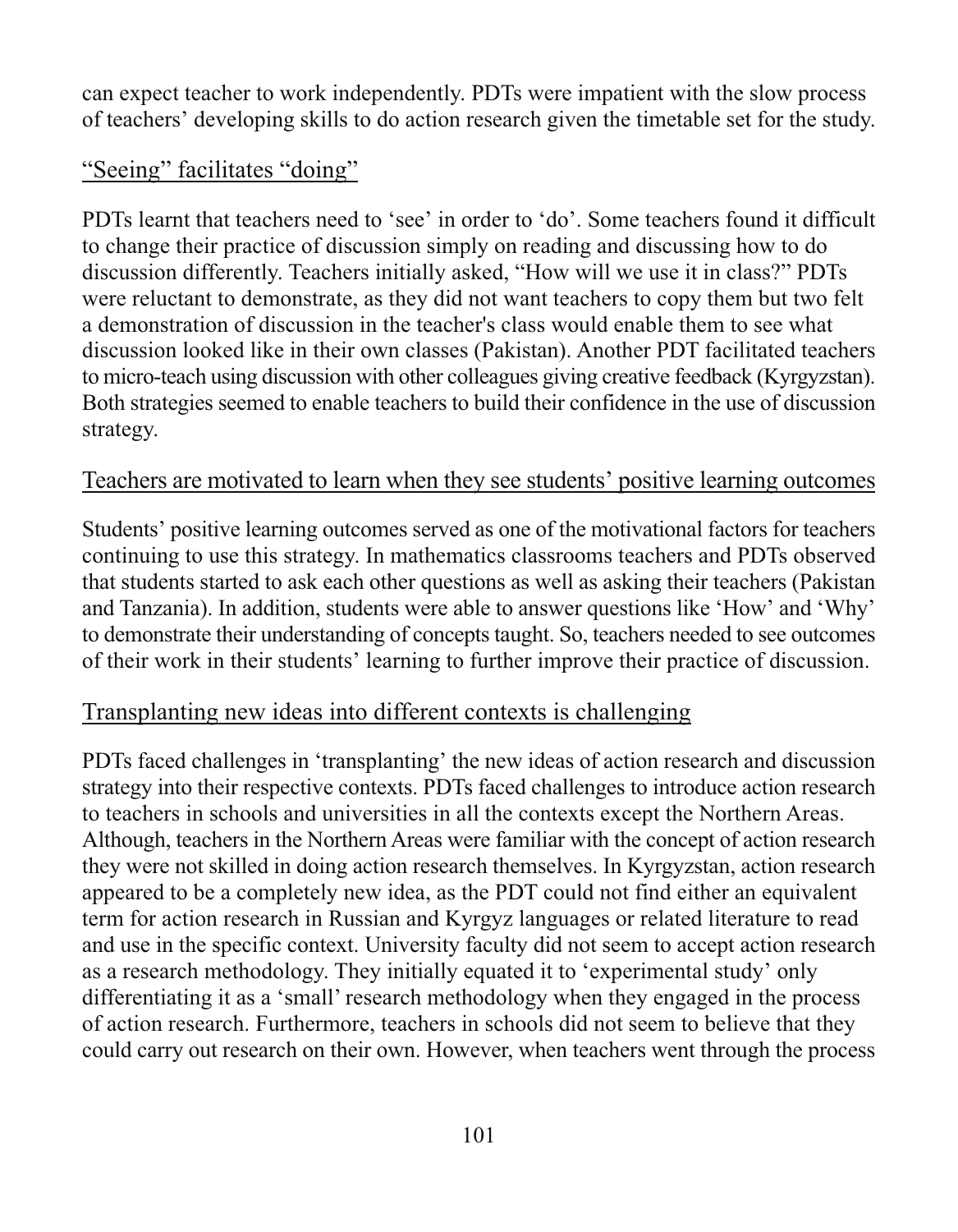with the support of the PDTs, they recognized it as research and themselves as scientists.

Similar to the experience of action research, PDTs learnt that it was difficult to change teachers' ingrained practice of discussion. Initially teachers tended to revert to old practice despite reading discussions and practice. And teachers tended to blame students rather than see students' behavior as a result of their practices. It took a long time for teacher and students to adopt new roles required in discussion.

# **Teachers' learning**

Teachers, doing action research to study the use of discussion strategy, learnt new research skills, came to better understanding of their own practices and developed some positive attitudes. Learning about and practicing the discussion strategy brought changes to different degrees, in teachers' beliefs and practices.

# Enlarge their instructional repertoire

Teachers learned discussion, which contributed to enlarging their teaching repertoire. Teachers reflecting on their previous practices stated, "Before I was using boring method. Like other teachers I also spent time listening to one student only. Now I think it is shameful to do so. Discussion strategy helped me to change my teaching practice". Some teachers stated that the discussion strategy they learnt now was different from what they had thought it to be: teacher questions and students' answers. A teacher commented, "I enlarged my methodology of teaching English. Using discussion I learnt how to involve students in it, how to help students to write a summary of the discussion and how to formulate discussion questions". Moreover, the change in the instructional strategy resulted in other changes.

# "Shift" in roles

The teachers' claims of their shift in their role from 'controller' to 'guide' were substantiated by PDTs' observation of discussion in their classrooms. Teachers perceived their role as to lead and control students' so that their classroom interaction patterns were one sided. Teachers thought this was necessary because as a teacher exclaimed, "I want to tell students some things which they do not know.... I want to summarize discussion myself as they cannot do it". Teachers acknowledged, "It is difficult to change oneself as teachers used to be at the center of discussion and making conclusions". At the initial stage, some teachers even showed resentment to share their power with the students in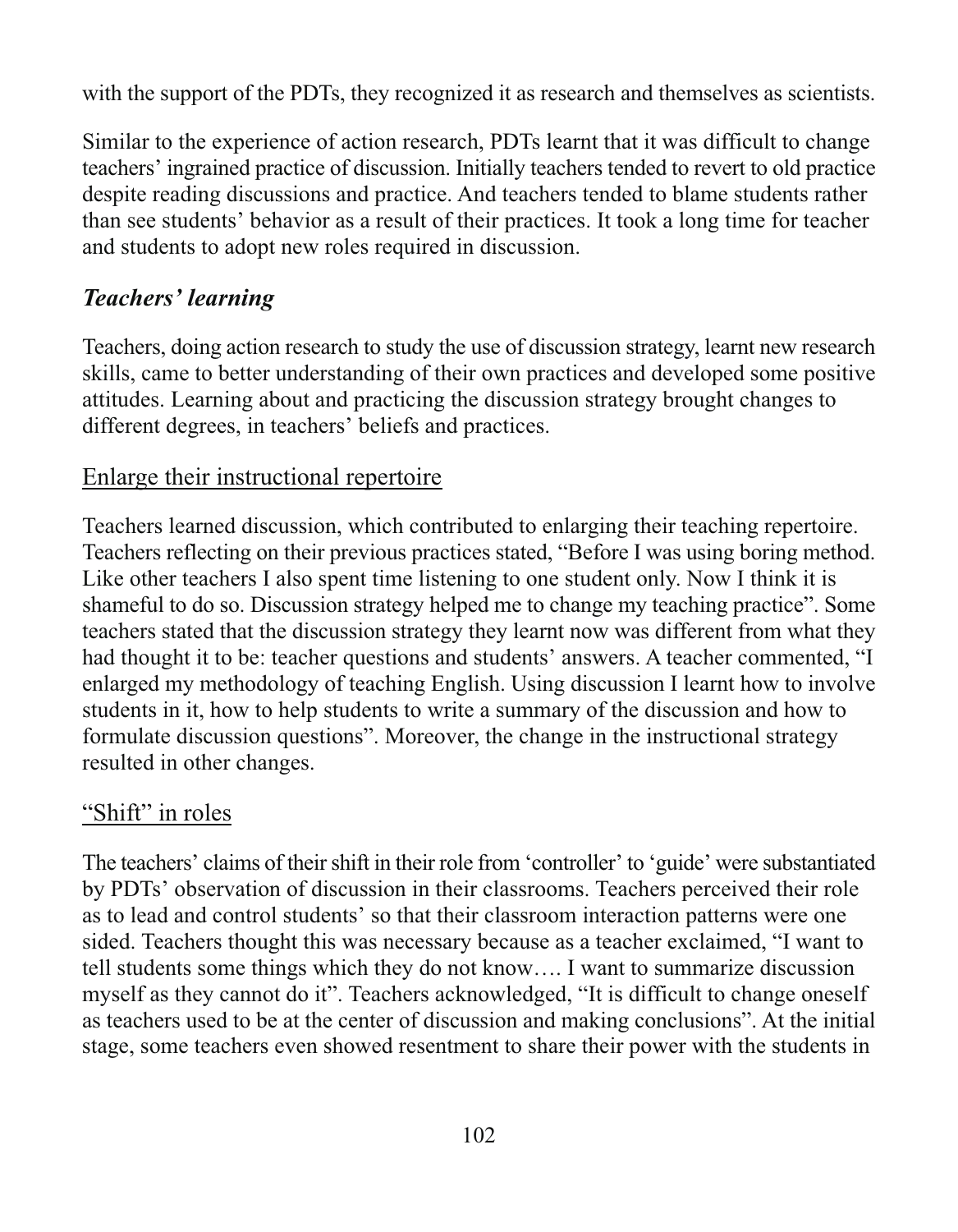discussion. Although, giving up authority was painful for teachers later they were more willing to share their roles with students. With the shift in roles, teachers' initial beliefs, that "Teachers should be respected", or "There should be a boundary between teachers and students" were also challenged. Due to constant practice of discussion strategy and reflecting on it, teachers came to see themselves as an equal member of discussion.

#### Skills and dispositions developed

In the process of doing action research on the use of discussion strategy, teachers developed some skills and dispositions. Teachers learnt to formulate open-ended questions, which were 'discussionable' in order to open up discussion to different opinions, ideas, experiences and information. Teachers acknowledged that probing questions enabled students to think deeper, to think about their thinking and answer further. A mathematics teacher stated, "If students are stuck, the teacher has to click on them, questions help them to think deeper rather then give an answer at once". And questions like "What do you think...?" "How would you act?" served for the purpose.

Planning and reflecting for lesson were other skills which teachers claimed to develop. These skills seemed to be developed gradually by practicing them. PDTs also noted that teachers shifted to plan 'in minds' or 'with some notes' to writing detailed and comprehensive lesson planning later. Teachers acknowledged that they learned to think on lesson planning before implementing it. The strategy of discussion facilitated the development of new dispositions. Initially, teachers were impatient and did not wait for students' answers filling in the silent moments. They jumped in to check students' mistakes in pronunciation and grammar (English) and when students did not give the right answer (Math). However, from using discussion, teachers learned to be patient and humble. PDTs observed teachers who provided wait time, which was acknowledged as an opportunity for the students to think and collect thoughts. In English classes initial lessons using discussion rather than accuracy, which was a common practice, focused on fluency. Teachers recognize that identifying and improving mistakes was not only teacher's task but had to be shared by the students. They collaboratively worked on improving mistakes using audio and video recorded discussions.

#### Learning from practice

Teachers acknowledged that they learnt from their own practices. One teacher stated, "Apart from theories and books, I can learn from reflecting on my own practices". While practicing the discussion strategy teachers learnt to formulate open-ended questions,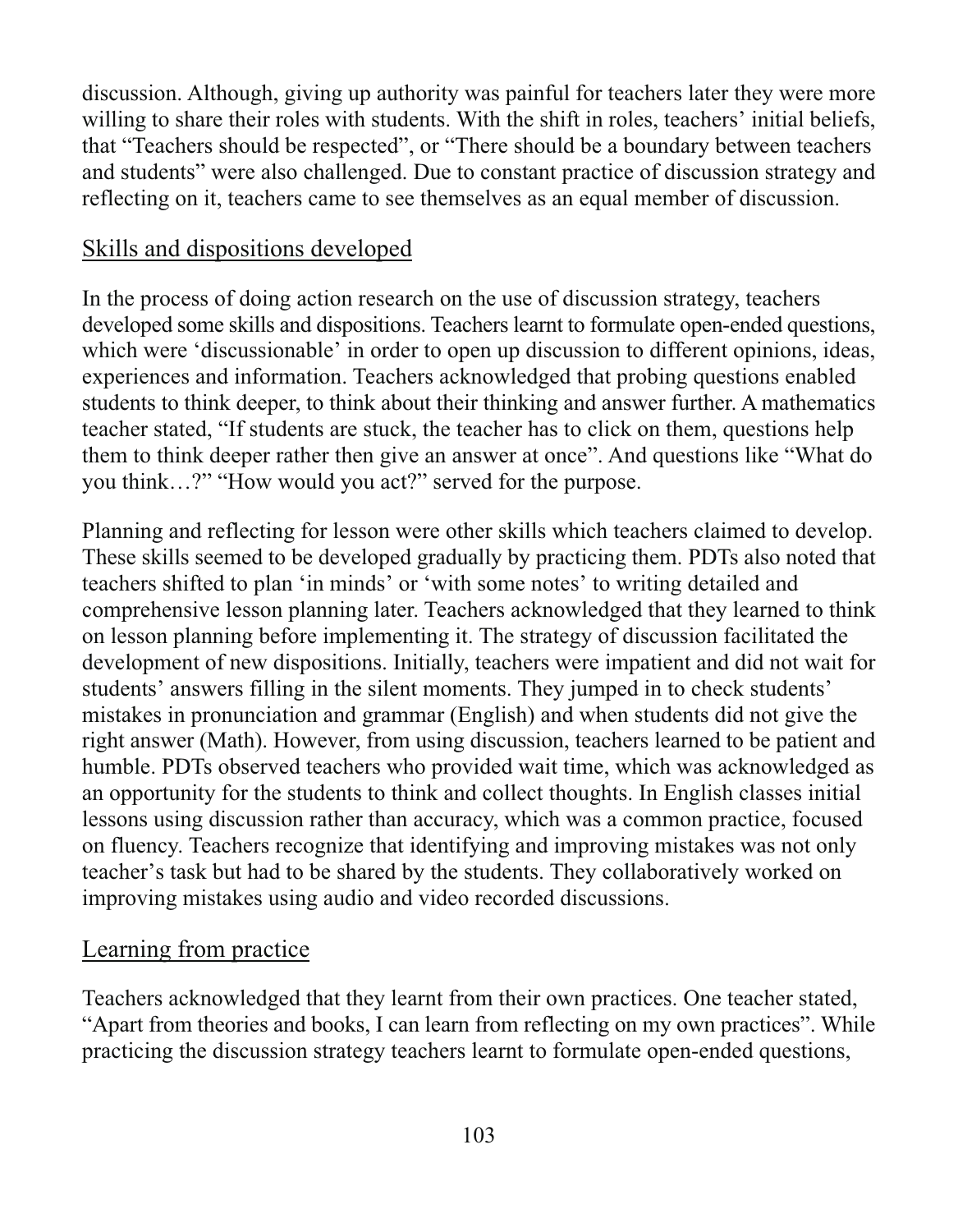choose topics, which are related to students' experiences and life and facilitated learning of social skills and students' participation by developing a set of "Golden Rules". Teachers also learnt to use students' peer evaluation of participation, which helped them to compare with their assessment on participation.

Teachers learnt to identify and act on specific problems they faced in using action research. For instance, one teacher specified her research question as "How can I enable all the students to participate in discussion?" And in her later reflection she shared "I never thought of identifying problems in using a strategy and working on them. Now I have begun to notice my mistakes and try to act on improving the situation". Focusing on specific problems teachers learnt to focus at alternative actions, make decisions, plan for recording observations, and reflecting on actions. However, by its nature action research requires commitment to work documenting action, reflecting on them and making commitments to take actions to improve the situation. To do this, teachers were required to read and study to develop questions, identify problems and take actions. Often teachers felt overburden trying to combine a demanding workload with systematic and rigorous research (Dick 1993).

#### Students as a resource

Teachers who initially saw themselves as 'the' source of knowledge started to not only see students as a source but also as resource for their learning. Students brought different news into discussion based on their diverse experiences. A teacher said, "Discussion" helped not only students but even myself. I got some information from my students" (Tanzania). However, teachers also acknowledged that as teachers, they should know more about the topic under discussion, but accepted and recognized that students could provide information from which they could learn. University teachers realized this more acutely given their students' diverse background and experiences. A teacher reflected, "I realize I could have read more but I can not be expert in all areas. I was learning from listening to my students. It is a shame I did not recognize this before" (Kyrgyzstan).

#### **Students' Learning**

Identifying students' learning outcomes was difficult given the issue of defining the nature of learning. Chale expressed this concern, "When I compared students' test scores before and after the research process, I found no difference". This led to other PDTs challenging Chale's conception of 'learning'. Margaret suggested, "Chale, you have looked at learning as content knowledge, as that's what tests measure. I think we need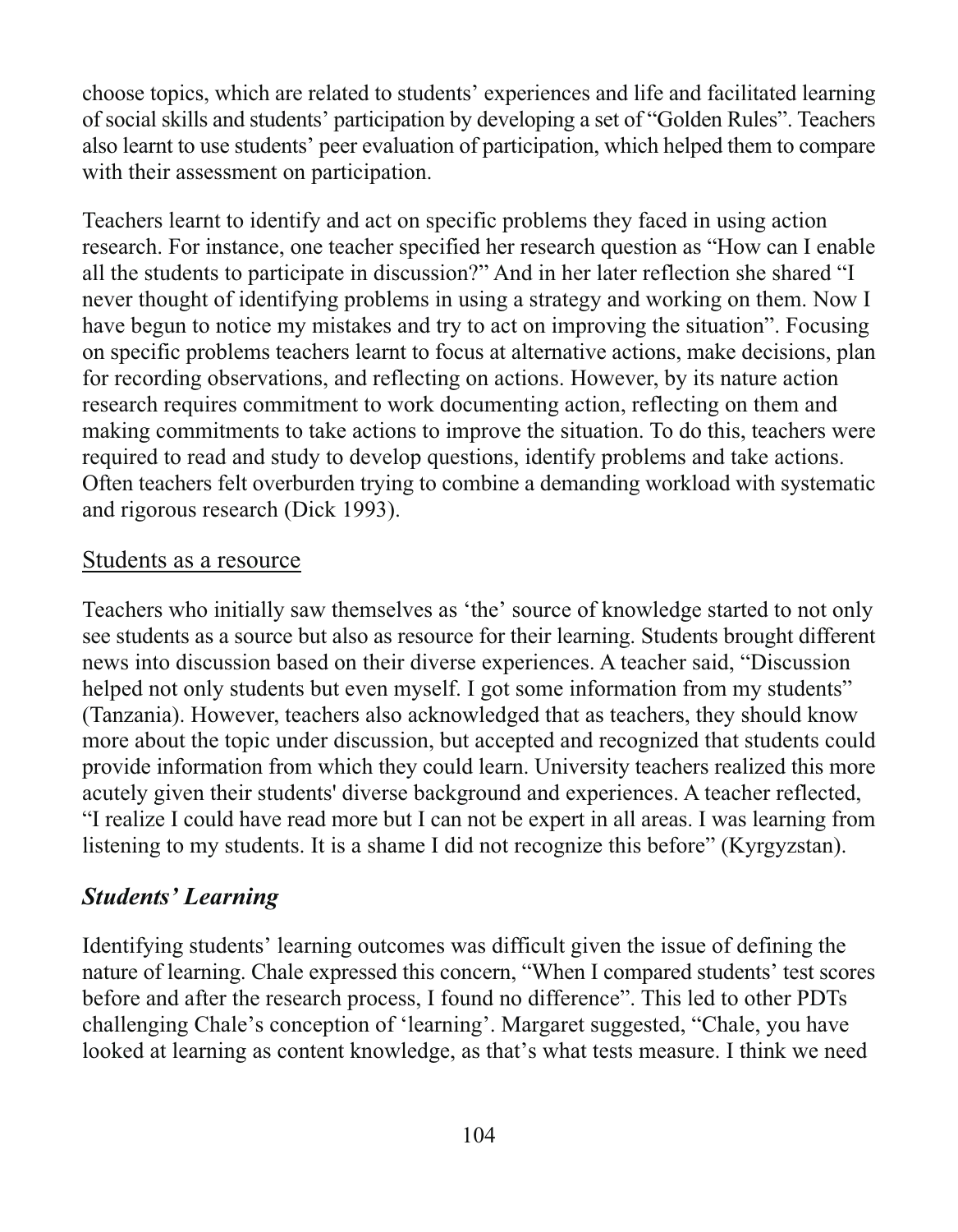to look at learning more broadly, including understanding of concepts, skills developed and attitude changed". Chale pointed about what stakeholders wanted to see change in test scores as they equated them with learning. Haji Karim emphasized that there was a need to educate stakeholders to view learning broadly. He further stated, "Having content knowledge is not enough. Research shows that understanding content is important but skills are transferable to other areas and useful for life. Positive attitudes and dispositions facilitate the learning and understanding of content. Even teachers acknowledged that in the long run many positive learning outcomes would emerge from teaching using discussion" (Pakistan).

After this debate we were able to look at students' learning outcomes in terms of understanding of concepts, skills developed and attitude changed due to the use of discussion strategy.

## Understanding of concepts

Students demonstrated their understanding of concepts discussed. Initially, in mathematics classrooms PDTs and teachers observed that common practice used was following algorithms and practicing rather than asking students to demonstrate their understanding. If previously math teachers' focus was on the product that is, the right answer now it was replaced by focusing on students' understanding process and explaining their answers. Teachers probed students, "Why do you think so?" "How did you come to this?" and other similar questions. A math teacher shared, "Through discussion, my students have learnt to solve math problems in different ways" (NA). In English classrooms, students appropriately used new vocabulary related to the topic under discussion, demonstrated understanding of the vocabulary.

## Skills developed

Students developed social, academic and communication skills while engaged in discussion. Students together with their teachers created "Golden Rules" for discussion, which required students to demonstrate social skills such as taking turns, listening to each other, respecting each other's ideas and acknowledging differences of ideas. Students also learnt to support their ideas and opinion with concrete evidences not only from their own experiences but also from literature, newspaper articles and so on. In addition, students learnt to write discussion summaries. Students demonstrated their communication skills by asking questions, seeking clarification and extending of ideas.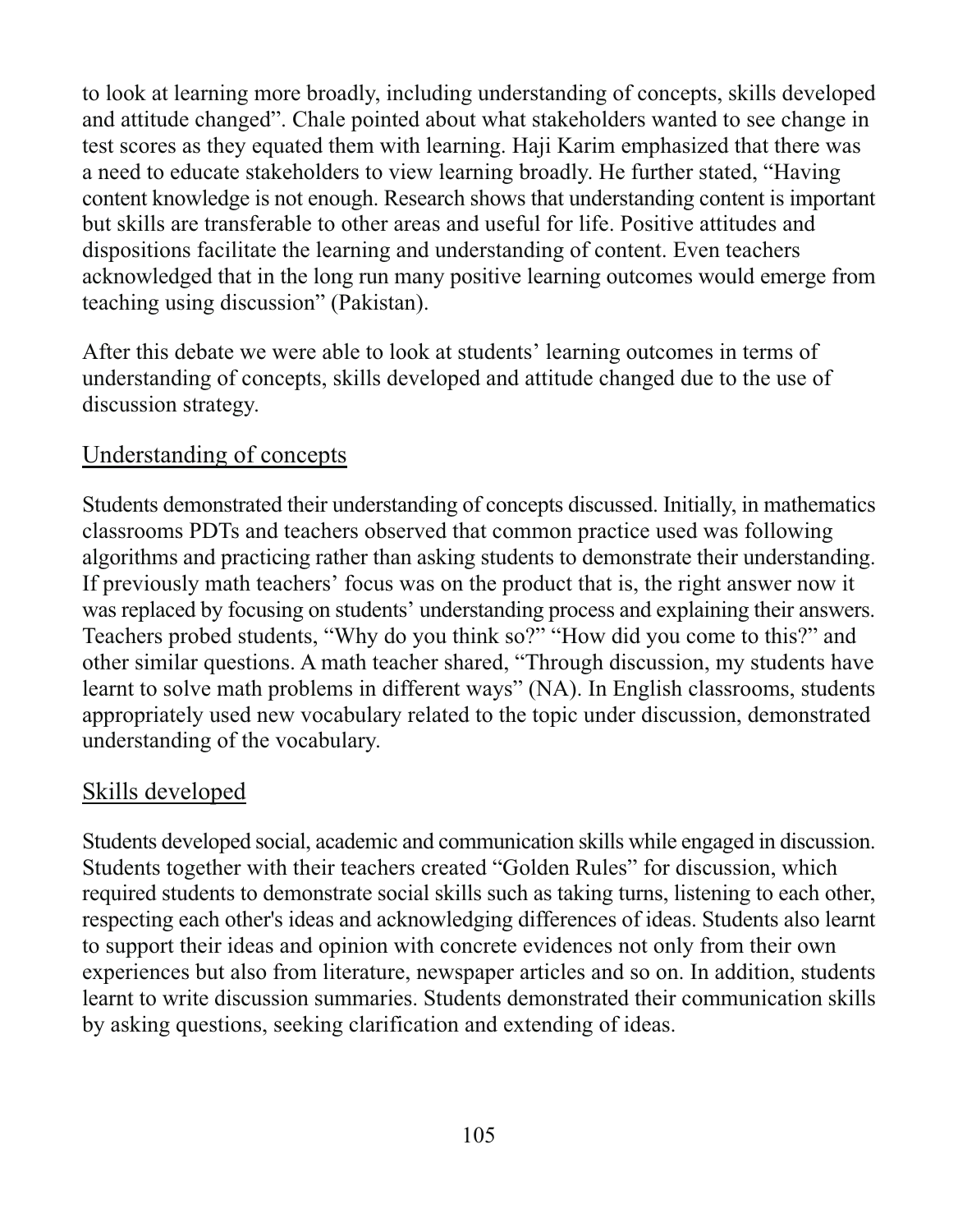## **Attitudes changed**

Apart from demonstration of understanding and skills, teachers and students perceived the development of some positive attitude from the use of discussion. Initially PDTs and teachers observed students unwillingness to share their ideas negating each other's ideas and refused to recognize differences of views. Gradually, they realized they could learn with and from each other and became more willing to share their ideas, accepted different ideas and views and provided evidence to support their own view. They even became more responsible and independent learners by finding materials to use as evidences to support or reject the views and ideas presented. PDTs and teachers observed 'gain' in some students' self-confidence and self esteem overcoming their shyness and fear of being questioned and answering 'wrongly'.

## **Concluding remarks**

Given the differences in school systems regarding understanding of teacher professional development, teacher and PDT workloads and support of the administrations led to the emergence of contextually relevant models of teacher education. For instance, in Chale's case, he worked with the teachers on planning and reflection. However he rarely observed their lessons. Hence, his role became less apparent and less dominating, thus, enabling the teacher to do research independently. Chale did this, as he wanted to work as much within the existing system as he could. Rahat worked with four teachers, this enabled her to divide teachers into pairs for planning and observation but bring them together for group discussions on similar issues.

PDTs recognized that their facilitation (support and challenge) 'whet the appetite' of teachers to learn not only the new strategy and research skills, but also using the strategies they realized that they could learn by reflecting. In using to learn by reflecting strategies, teachers realized that they could. PDTs questioned, "To what extent and for how long should PDTs support teachers in conducting action research? What will ensure the teachers' continue using discussion, and more importantly, action research to improve practice?"

While writing this paper the messiness of the action research process disappear and it appears seamless. However, during the process PDTs had to address several questions and issues related to the process, for instance the "backing and forthing" rather than consistently moving forward. Moreover, differences in contexts, school systems, culture, subject areas, and even classrooms were apparent but appear erased here. In the quest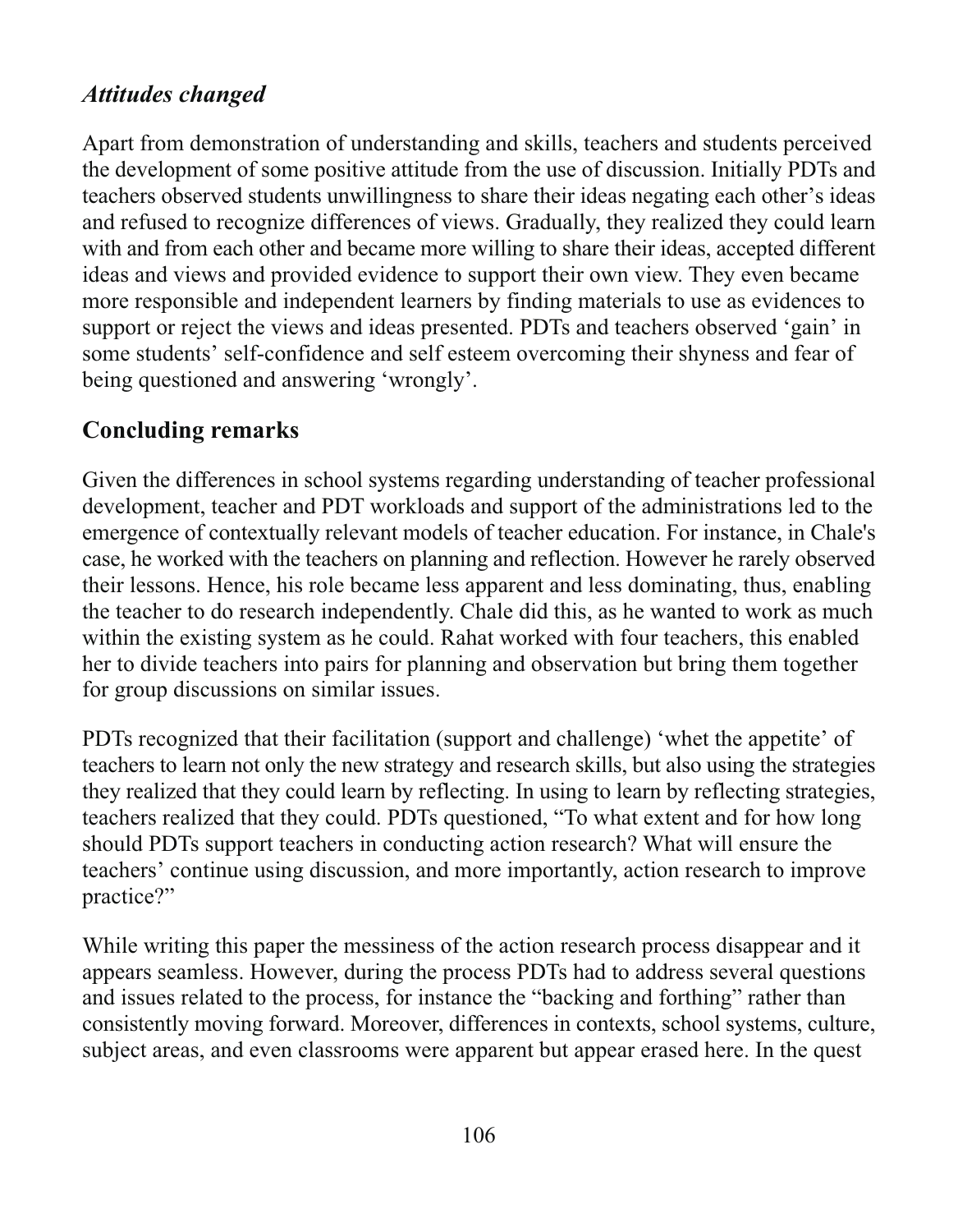for systematic documentation, PDTs wanted to document each and everything that raised the question, "How do we document the lived experiences of PDTs, teachers and students during the action research process?"

#### **References**

- Aggarwal, C. (2001). Principles, Methods and Techniques of Teaching. New Delhi: Vikas Publishing House.
- Anderson, S. (2001). *Impact evaluation at IED*. Karachi: AKU-IED.
- Barlow, D. H., Hayes, S. C., & Nelson, R. O. (1984). The Scientist-Practitioner: Research and Accountability in Clinical and Educational Settings. New York: Pergamon.
- Descombe, M. (1998). The good research guide for small-scale social research project. Buckingham: Open University Press.
- Dick, B. (1993). You want to do action research thesis? Retrieved March 2, 2004, from Southern Cross University Web site: http://www.scu.edu.au/schools/sawd/arr/arth/arthesis.html
- Dillon, J. T. (1994). Using discussion in classrooms. London: Open University Press.
- Elliott, J. (1991), Action research on educational change. London: Open University Press.
- Farooq, R. A. (1993). *Education system in Pakistan: Issues and Problem.* Islamabad: Aspire.
- Gall, M., & Gall, J. (1976). The discussion method. In N. Gage (Ed.), The Psychology of teaching methods (pp. 166-216). Chicago, IL: National Society for the Study of Education.
- Gall, M., & Gall, J. (1990). Outcomes of the discussion method. In W. Wilen (Ed.). Teaching and learning through discussion: theory, research and practice of the discussion method (pp. 25-44). Spring field, IL: Thomas.
- Hoodbhoy, P. (1998). *Education and the state: Fifty years of Pakistan*. Karachi: Oxford University Press.